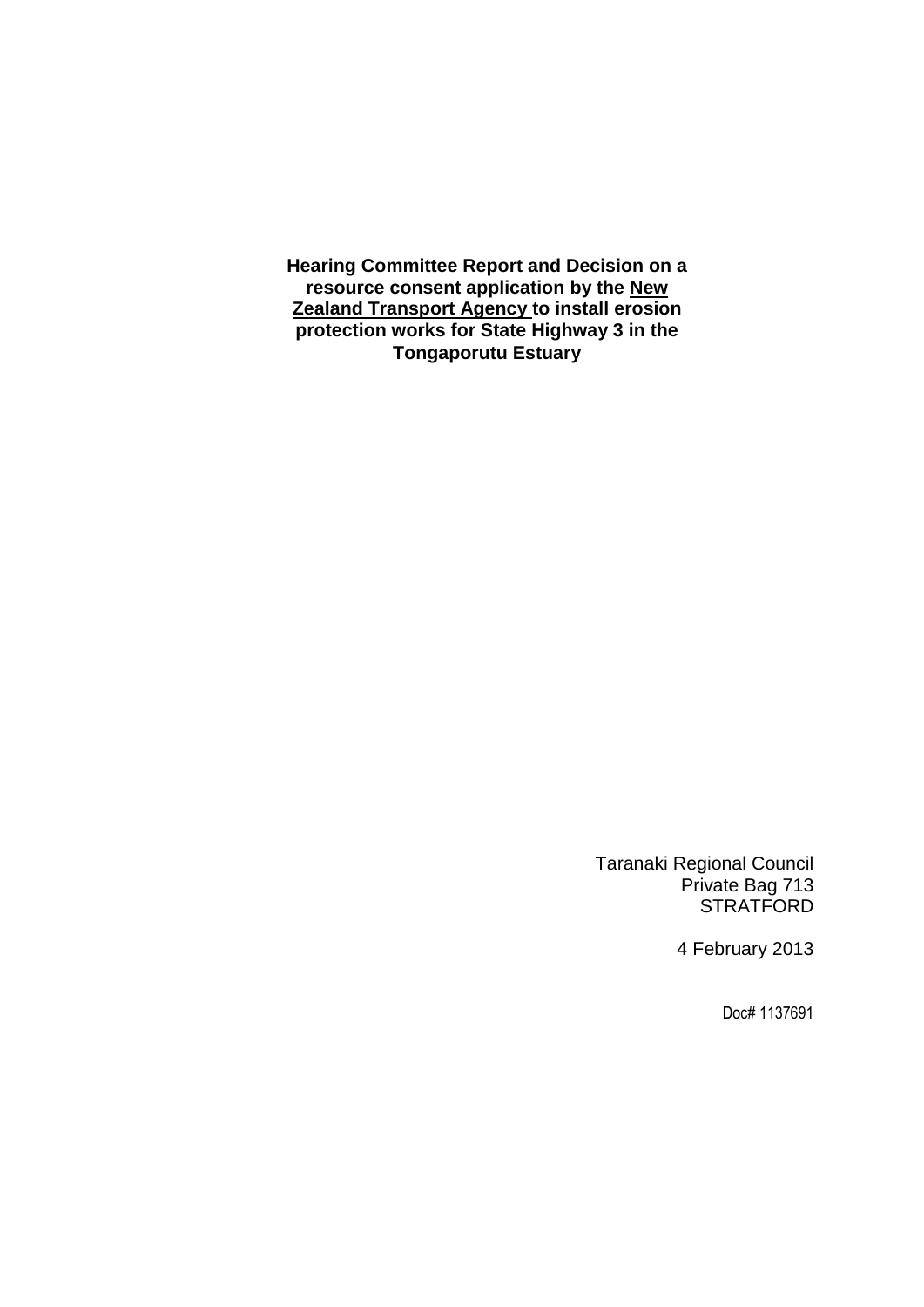**Report and decision of a Committee of the Taranaki Regional Council which heard, commencing at 1.30 pm on 12 December 2012, at the Taranaki Regional Council offices, Stratford, an application by the New Zealand Transport Agency.**

The application seeks to install a reinforced earth embankment with an armoured toe and occupy the associated coastal marine area on the foreshore at the Tongaporutu Estuary, for erosion protection purposes.

The application, made in accordance with the Resource Management Act 1991 [the RMA] was lodged with the Taranaki Regional Council [Council] and is referenced as application 6932.

### **Present**

| <b>Commissioners:</b>                      |                                                                          |                                                                                                                                        |
|--------------------------------------------|--------------------------------------------------------------------------|----------------------------------------------------------------------------------------------------------------------------------------|
|                                            | Cr David Lean [Chairperson]<br>Cr Michael Joyce<br>Mr Buddy Mikaere      |                                                                                                                                        |
| <b>Applicant:</b>                          | <b>New Zealand Transport Agency</b>                                      |                                                                                                                                        |
|                                            | John Jones<br>Cole O'Keefe                                               | [on behalf of applicant]<br>[on behalf of applicant]                                                                                   |
| <b>Taranaki Regional Council Officers:</b> |                                                                          |                                                                                                                                        |
|                                            | Colin McLellan<br><b>Kim Giles</b><br>Darlene Ladbrook<br>Janette Harper | <b>Consents Manager</b><br><b>Consents Officer</b><br>Senior Consents Administration Officer<br><b>Consents Administration Officer</b> |
| <b>Submitters:</b>                         | Nga Hapu o Poutama                                                       |                                                                                                                                        |
|                                            | <b>Russell Gibbs</b><br>Haumoana White                                   | [on behalf of submitter]<br>[on behalf of submitter]                                                                                   |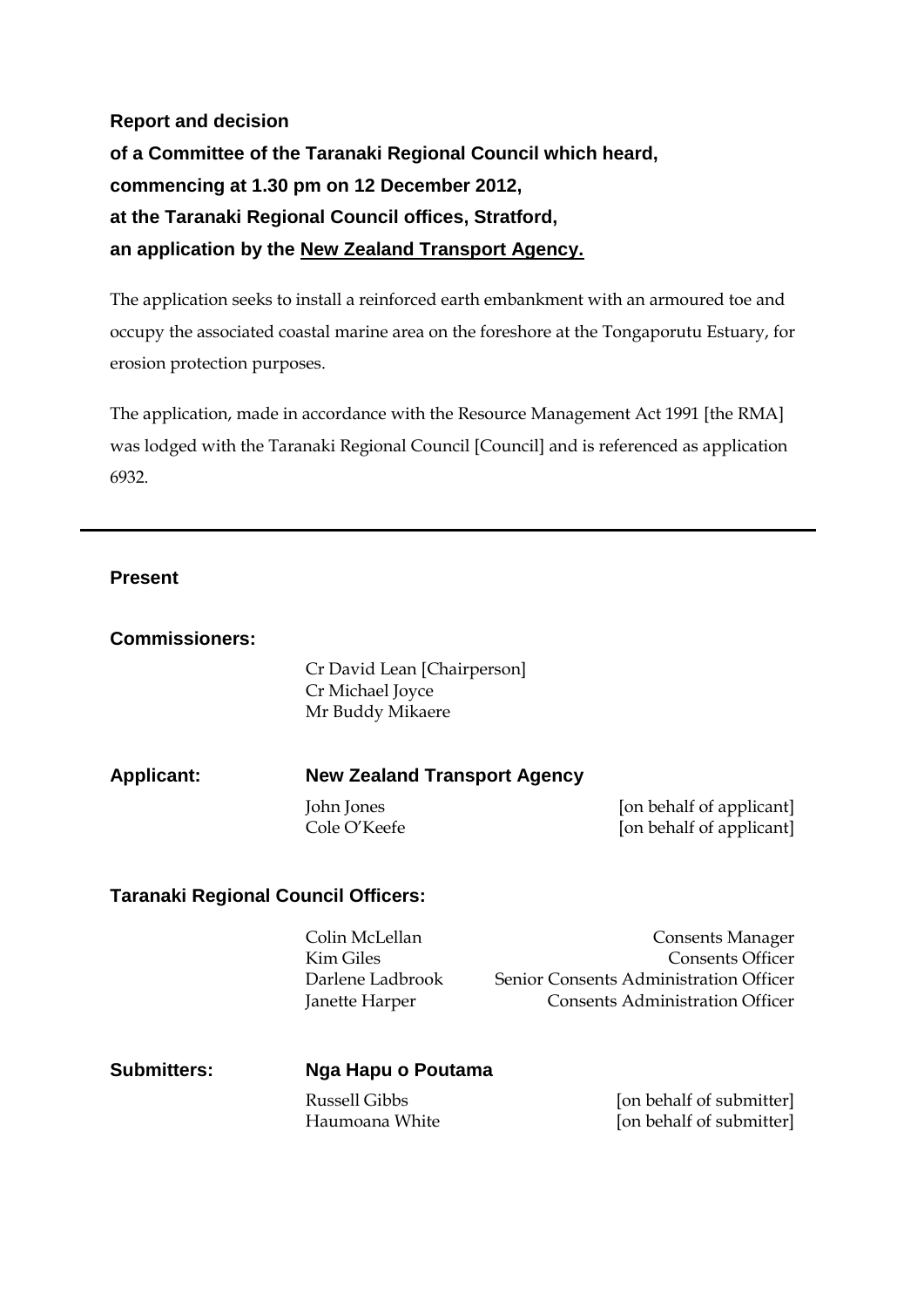# **Description of Proposed Activity and Existing Environment**

- 1. The application by the New Zealand Transport Agency (NZTA) is to install a reinforced earth embankment with an armoured toe on the foreshore at the Tongaporutu Estuary to repair an underslip threatening State Highway 3 (SH3).
- 2. The subject site is located on the seaward side of SH3, approximately 335 metres to the north of the Tongaporutu River Bridge (Figure 1). The road embankment at the site is approximately 200 metres in length and was constructed in the 1950s. There are two existing consents for protection structures adjacent to the site of this application (6951-1 & 5582-1).



Figure 1: Aerial photo illustrating the location of the proposed works.

3. The underslip is located approximately 80 metres south of the northern end of the embankment, adjacent to an area of bank which has previously been stabilised with mass blocks and rock works.The slip area is 8 metres high and 28 metres long (at the base). The Tongaporutu Estuary is located directly below the underslip, and the Pou Tehia Historic Reserve is located approximately 50 metres southeast of the underslip.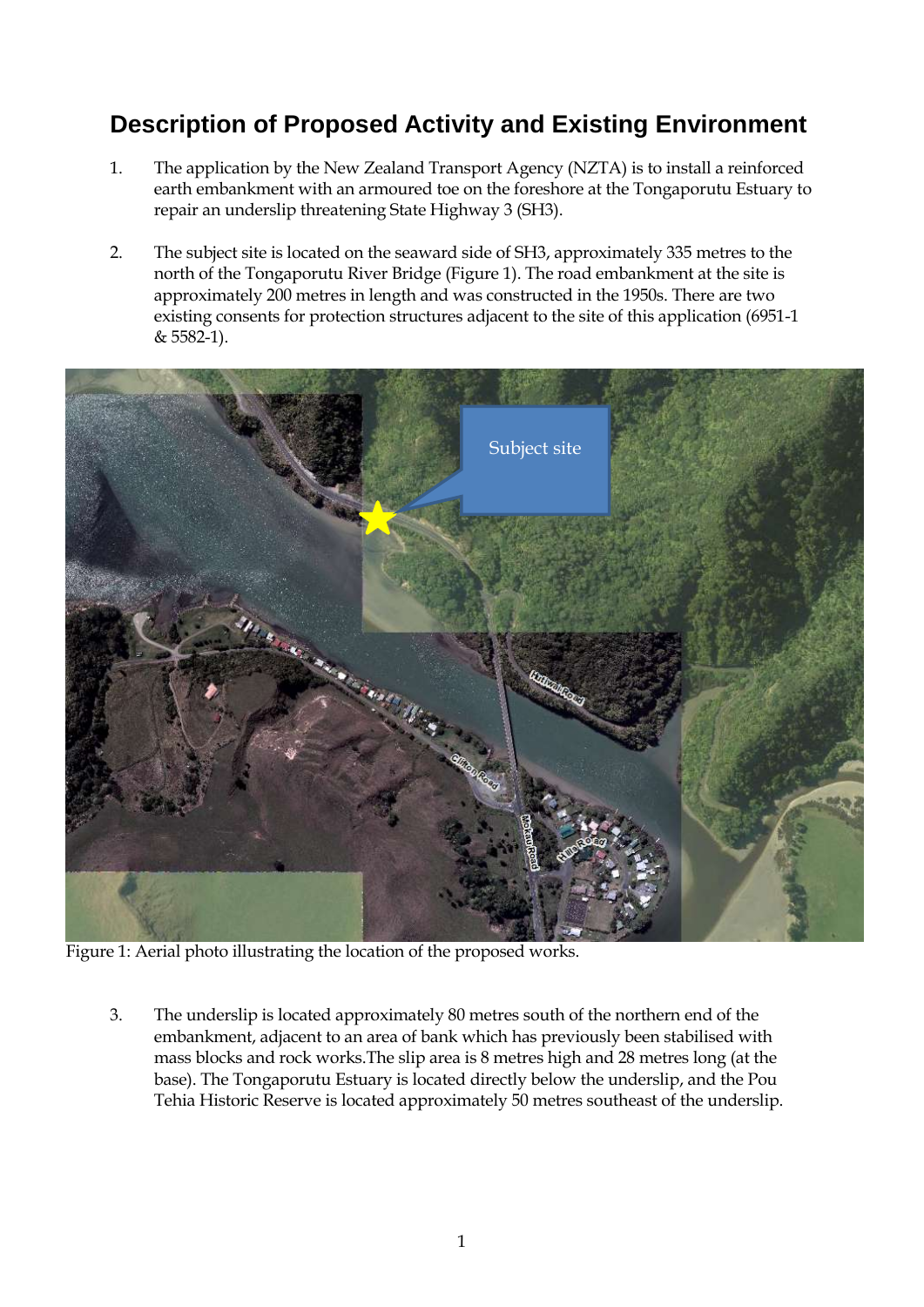- 4. The proposed works include construction of an engineered slope with select hard fill, including coastal erosion protection in the form of concrete anchor mass blocks and armour protection. Drainage measures are also proposed, including subsoil drains within the engineered fill and a concrete dish drain or kerb and channel along the edge of the state highway closest to the slope.
- 5. The use of concrete mass blocks requires excavation of the soft estuarine sediments at the base of the wall. Large angular rock is to be placed in this cutting to form a base designed to provide suitable bearing capability to prevent settlement and slumping of the heavy mass blocks above.
- 6. An engineering report provided with the application proposes that the works will be undertaken as follows:
	- assemble materials at site to ensure no delays to work once started;
	- excavate bench at the estuary level out from face of the slip to accommodate  $\bullet$ regraded slope;
	- place rock as base for mass block wall along the front of the slip face and to the  $\bullet$ north to link with the existing mass block wall;
	- lower mass blocks to estuary level and then place precisely using an excavator
	- fill behind mass block wall with local sand or selected imported fill;
	- remove vegetation, loose and unsuitable material from slope face;  $\bullet$
	- construct engineered slope surface from imported fill in predefined lifts using excavator and a compactor roller;
	- install filter drainage and reinforcement as specified; and
	- undertake soil stabilisation as soon as practical after completion of the work.

## **Regional Plan Rules Affected**

7. The application is a discretionary activity under Rule A1.11 of the *Regional Coastal Plan for Taranaki* (RCP), which has been operative since 1997.

## **Notification and Submissions**

- 8. The application was limited notified on 11 January 2012, in accordance with section 95B of the RMA. Notice was served on Nga Hapu O Poutama [Poutama] as their written approval was not obtained by NZTA.
- 9. An opposing submission was received from Poutama on 3 February 2012.
- 10. The submission is that:
	- The submitter opposes the works as its unnecessary damage to waahi tapu, natural character and natural features;
	- There is a history of works failing the area;
	- The issue is generally explained in the Poutama Kaitiaki report dated 4 March 2011 (which was attached to the application);
	- The submitter agrees with NZTA that the issue be reviewed, and that proposed  $\bullet$ mitigation has not been finalised.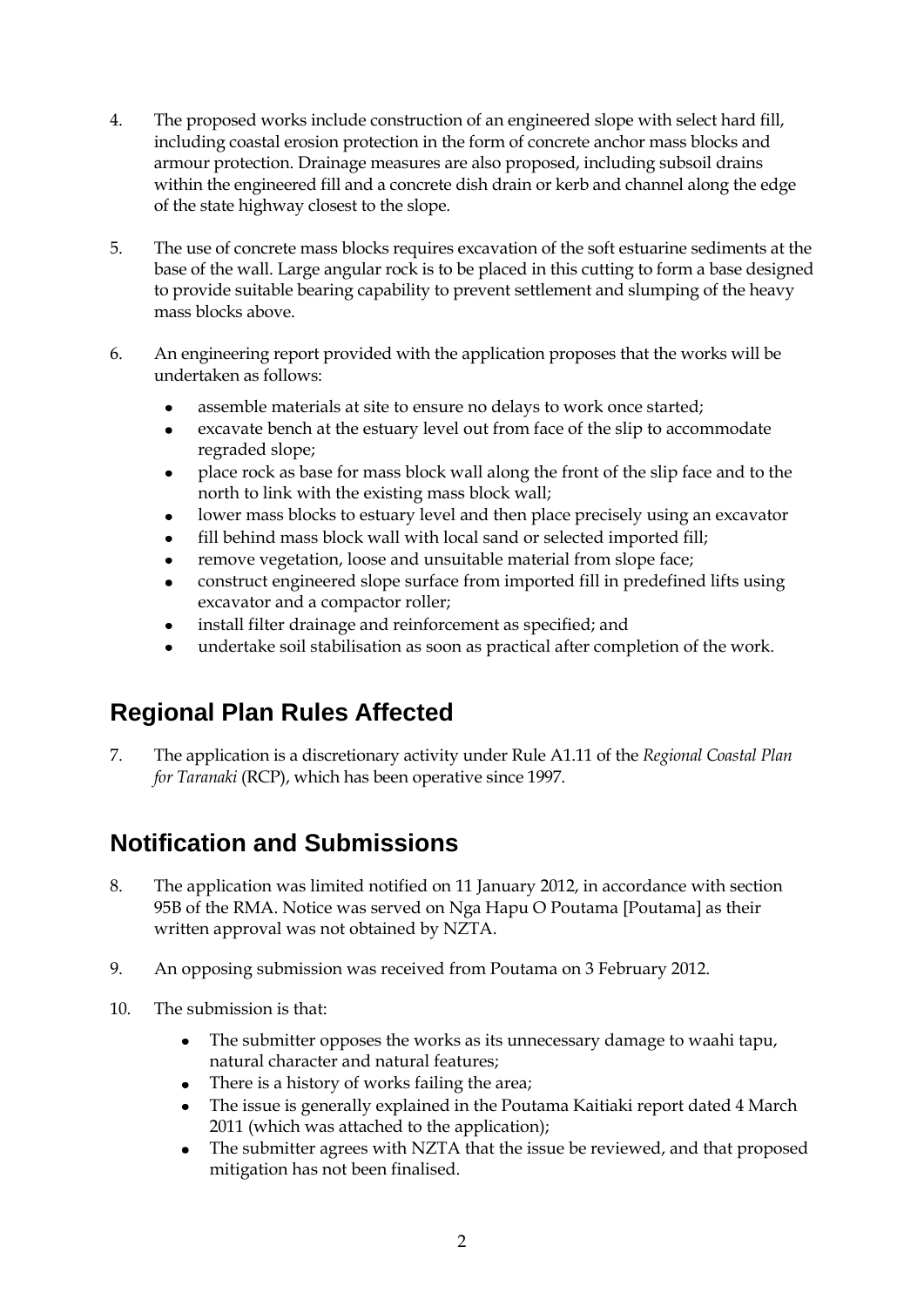## **Officer Report**

- 11. Council staff prepared a report [the Officer Report] in accordance with section 42A of the RMA, which was provided to all parties at least five working days before the hearing. The Officer Report included an assessment of the proposal under the provisions of the RMA and recommended that the application be granted to 1 June 2045.
- 12. The recommendation contained conditions of consent including, restricting access to the work site through the estuary, requiring that no work be undertaken within the estuary at times when there is water covering the work site, and requiring that the embankment be planted in consultation with Poutama.

# **The Hearing**

### **Procedural Matters**

- 13. The Chairperson, Cr Lean noted that the Committee members were familiar with the subject site and its general area, having visited the site recently.
- 14. At the start of the hearing Mr Gibbs queried Mr Mikaere's suitability as a Commissioner on the grounds that he had previously been involved in the preparation of a Cultural Impact Assessment (CIA) involving Poutama and therefore would have a conflict of interest.
- 15. The Chairperson directed that the hearing proceed and advised that he would address the question of Mr Mikaere's suitability as a Commissioner at a later date. He subsequently determined that Mr Mikaere's previous work does not prevent him taking a full part as a hearing commissioner. The reasons for that determination are attached to this decision.

### **Summary of evidence heard**

### **Applicant**

16. Written evidence was presented by Mr Jones and Mr O'Keefe on behalf of NZTA.

### **Evidence of Mr Jones**

- 17. Mr Jones is a qualified engineer with over 40 years experience in the roading industry. He provided a written statement of evidence which addressed the importance of SH3, the proposed works and the alternatives.
- 18. Mr Jones stated that SH3 is a significant 'inter-regional lifeline', and the value to the regional community in maintaining this section of state highway to a safe standard is therefore high. He then gave a brief history of works in the area and went on to describe the current proposal. He stated that appropriate mitigation measures would be implemented to adequately avoid, remedy or mitigate any potential or actual effects on the Tongaporutu Estuary and surrounding environment.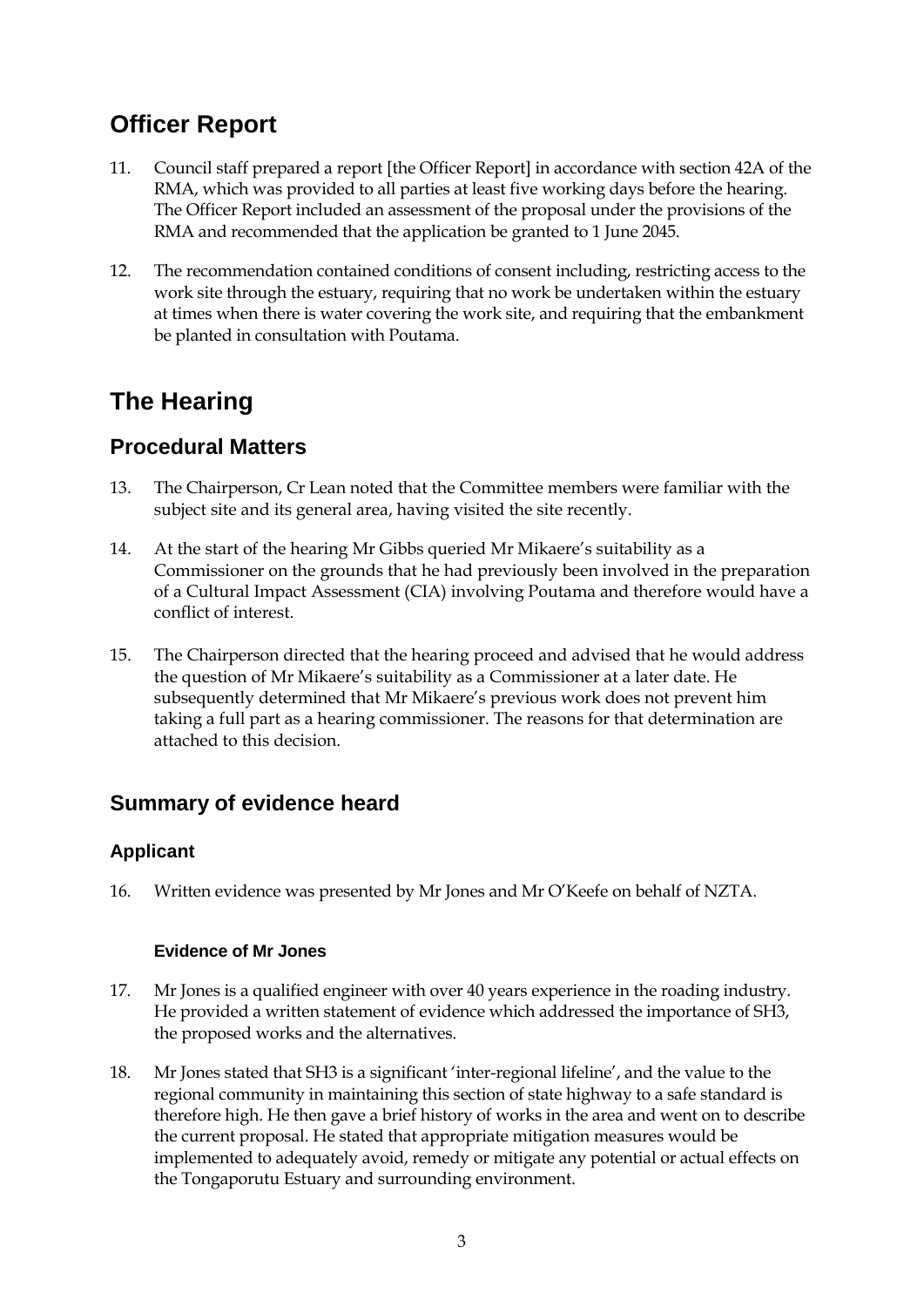- 19. Mr Jones then discussed alternative methods that were considered and explained why the current proposal had been chosen. He also confirmed that the structure would protrude approximately 2-3 metres into the estuary from the toe of the embankment, as opposed to 6-7 metres as previously advised by NZTA.
- 20. When made aware by the Committee that it was apparent that the existing block wall needed maintenance, Mr Jones acknowledged that repair of the existing wall could be carried out at the same time the new structure is installed.
- 21. Mr Jones concluded that the Taranaki and wider public will benefit from the protection works, and that it is important that the works be undertaken to repair the slip in order to protect the state highway from subsidence and consequent damage, and to ensure that the state highway can continue to function in a safe and efficient manner in the future.

#### **Evidence of Mr O'Keefe**

- 22. Mr O'Keefe is a qualified resource planner with over 4 years experience in the planning and transport sectors. He provided a written statement of evidence which addressed the role of the NZTA, previous applications, consultation with Poutama and the Officer Report.
- 23. Mr O'Keefe provided a number of dates between 2010 and 2012 when MWH (acting on behalf of NZTA) or NZTA met with Poutama to discuss the proposal. He stated that NZTA had consulted thoroughly with Poutama in the view that it could potentially provide the relief Poutama sought, in order to avoid pre-hearing meetings and a hearing.
- 24. Mr O'Keefe said Poutama advised NZTA that the sandy beach area located between the end of the proposed embankment and Pou Tehia Historic Reserve was a historic waka landing site (tauranga waka) which should not be disturbed or modified during construction of the embankment. NZTA assured Poutama that the waka landing site would not be modified in any manner and that all access to the site would be provided via a benched track cut into the slip face.
- 25. Mr O'Keefe stated that Poutama believe they were offered surplus land as compensation to mitigate adverse effects on waahi tapu during initial consultation undertaken by MWH. He said that after obtaining legal advice, NZTA's position is that it is not possible to transfer land to Poutama when applying the statutory framework applicable to the application, and have since asked Poutama many times if there is any other mitigation that NZTA could provide to relieve Poutama's concerns. Mr O'Keefe stated the proposal will have less than minor effects (if any) on the waahi tapu site.
- 26. Mr O'Keefe concluded that the proposal is not contrary to the objectives and policies of the relevant policy documents, and the Assessment of Environmental Effects (AEE) demonstrates that the effects of the proposal will be short term and no more than minor. He advised that NZTA are supportive of the recommendation in the Officer Report and requested that the Committee adopt this recommendation to approve the application with the conditions detailed in the report.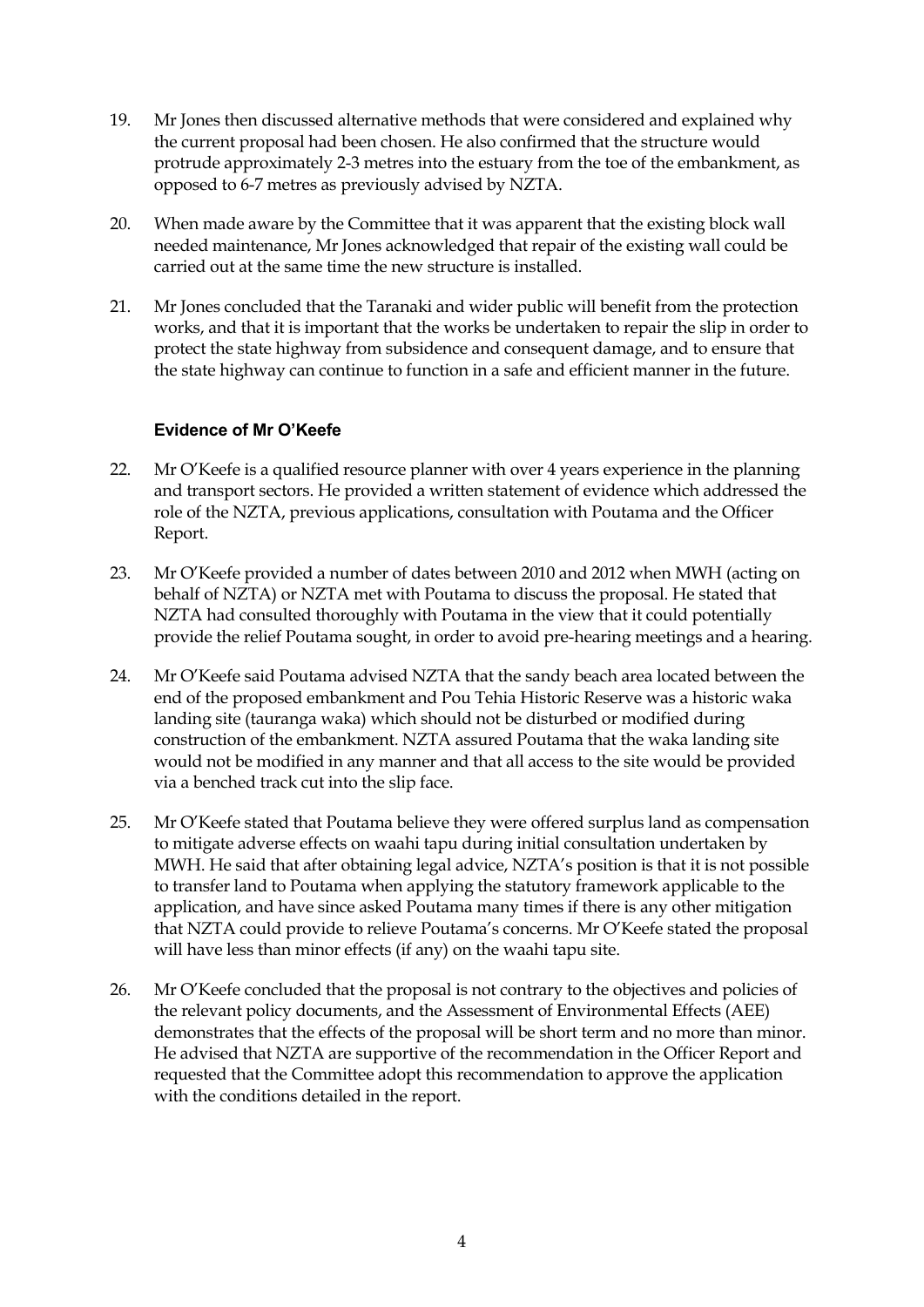### **Submitter – Nga Hapu o Poutama**

27. The submitter's case was presented by Mr Gibbs and Mr White.

#### **Evidence of Mr White**

- 28. Mr White provided verbal evidence and began by giving a brief cultural history of the area. He said the road was first laid in the 1940's which required graves on Pou Tehia to be shifted.
- 29. Mr White said he doesn't believe the proposed structure will last, and that the problem would instead be solved if the swamp on the other side of the state highway was drained.

#### **Evidence of Mr Gibbs**

- 30. Mr Gibbs also gave verbal evidence and stated that he did not agree with both the application and paragraph 59 of the Officer Report which state that the location of the proposed structure does not contain any known cultural values. Mr Gibbs went on to say that the tauranga waka is located in the same location as the proposed structure, and he was concerned that the presumption of 'no known cultural values' had influenced the assessment of environmental effects presented in the application and the Officer Report.
- 31. He said Poutama were very clear about the subject site being a waahi tapu as there is a large midden located under the road. The road cut through the urupa in the late 1940's and was backfilled over the waahi tapu (tauranga waka), therefore the embankment is laid over the waahi tapu which NZTA now proposes to excavate.
- 32. Mr Gibbs said that during initial consultation undertaken by MWH (on behalf of NZTA), surplus land was offered to Poutama as compensation. He said Poutama were happy to accept land as compensation, as it is undesirable to trade cash for damage to waahi tapu. However as this transaction never eventuated, Mr Gibbs said the Committee should decline the application on the basis that the proposed location of the structure contains waahi tapu.
- 33. Mr Gibbs said he believed the biggest cause of the failure of existing structures was the runoff from the road. He said some drainage work has already been done which has helped so far, however in order to fix the problem the swamp on the opposite side of the state highway should be drained. He also said that localised widening of the state highway was not a 'do nothing' option as stated in paragraph 19 of Mr Jones' evidence, as he believes draining the swamp and widening the road will fix the problem without having to install the proposed structure.
- 34. Mr Gibbs concluded that draining the swamp will have less adverse effect than installing the proposed structure, and because of the presumption that the subject site does not contain waahi tapu, he feels that proper weight has not been given to alternatives and mitigation.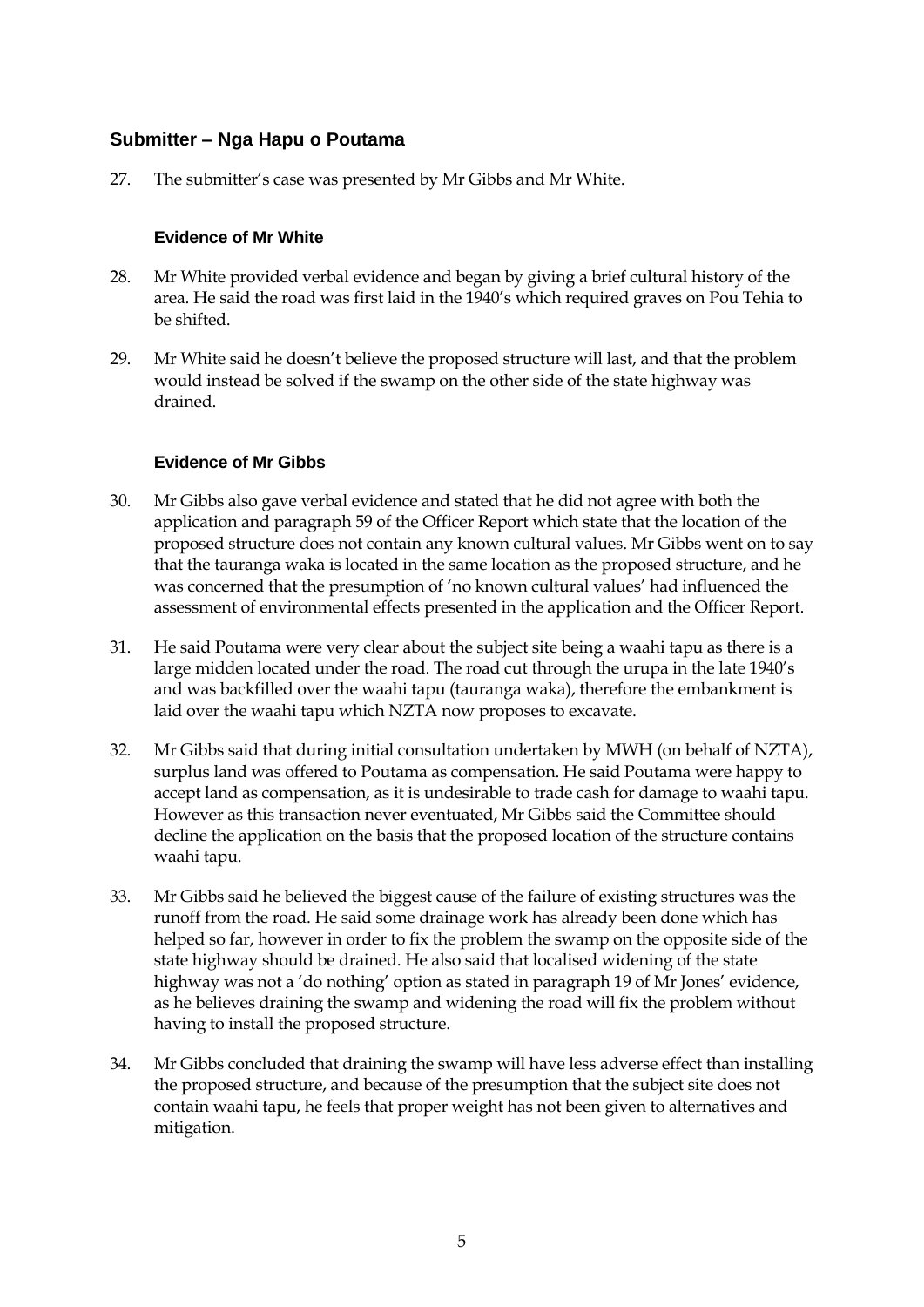### **Presentation of Officer Report**

- 35. The Officer Report was presented by Ms Giles. The report was taken as read and Ms Giles noted the following points:
	- Paragraph 24 of Mr O'Keefe's evidence volunteered conditions of consent. These  $\bullet$ are included as special conditions 7 and 8 of the recommendation;
	- Mr Jones clarifying that the structure will actually only extend 2-3 metres from the  $\bullet$ toe of the embankment (as opposed to 6-7 metres), does not result in any change to the recommendation.
- 36. Ms Giles noted that, having heard all the evidence, said she did not wish to change her recommendation from that circulated with the Officer Report.

## **Applicant's right of reply**

37. Mr Jones stated that he would like to complete the works this summer as he believed they may lose a road lane this winter if the works were delayed any further.

### **Hearing closure**

- 38. Cr Lean, on behalf of the Committee, thanked the submitter and the applicant for the information they provided and the manner in which it was presented.
- 39. Cr Lean noted that all evidence presented at the hearing would be carefully considered and a written decision would be issued in accordance with the timeframe in the RMA.

## **Principal issues in contention**

40. The RMA requires the Committee to identify the principal issues in contention and the main findings of fact. The principal issues in contention are the effects on waahi tapu, and how recognising and providing for the matters included in Section 6(e) of the RMA impacts on the achievement of sustainable management.

# **Main findings of fact**

- 41. The Committee deliberated on the application, the submission, the Officer Report, and other evidence presented, with particular regard to the matters which it is required to address under the RMA. The Committee's main findings of fact are detailed in the following paragraphs.
- 42. Subject to the findings noted here the committee agrees with the assessment and conclusions presented in the Officer Report, including the assessments of section 104 and Part 2 of the RMA. The application achieves sustainable management of natural and physical resources and subject to the consent conditions included in this decision, any adverse effects associated with the proposed activity, including any damage to waahi tapu, can be appropriately avoided, remedied or mitigated. Therefore, the application is to be granted.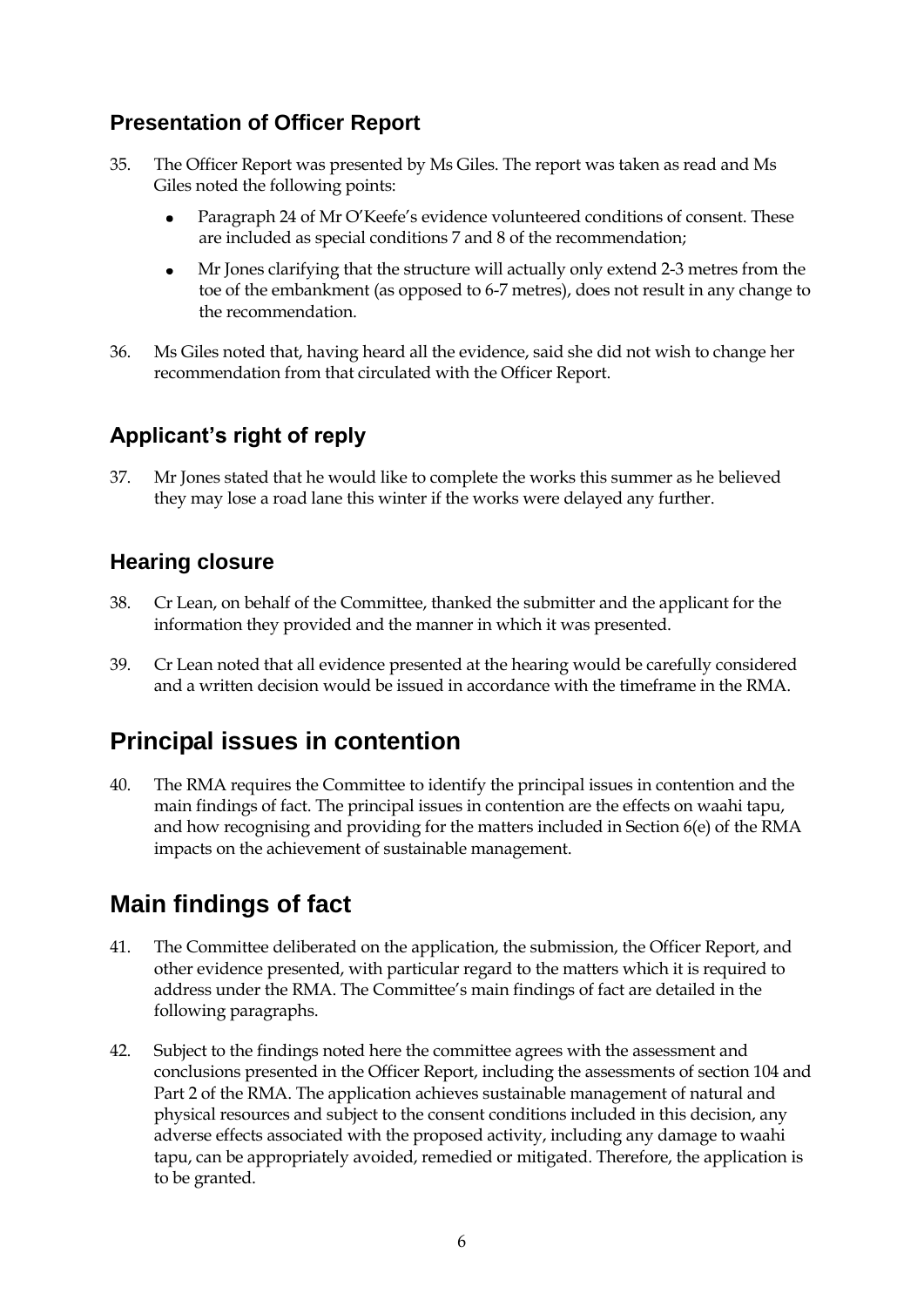- 43. The area is of significance to Poutama and it is likely the tauranga waka was once larger than it is at present, and has already been significantly compromised by past roading work.
- 44. Appropriate consent conditions will ensure that any further impact on the waahi tapu will be avoided as far as practicable, and consequently the proposal will not have significant effects on the relationship of Maori and their culture and traditions with their ancestral lands, water, sites, waahi tapu, and other taonga.
- 45. SH3 is an important roading infrastructure for Taranaki and New Zealand and as such ensuring that it continues to function efficiently is significant in providing for the social and economic wellbeing of people and communities.
- 46. The proposed structure is the most appropriate method of dealing with long term erosion of the state highway embankment.
- 47. Planting proposed by NZTA should not necessarily be limited to the embankment, and details such as species and extent of planting, should be determined in consultation with Poutama.
- 48. Maintenance of the integrity of the new structure is essential to avoiding adverse environmental effects and the committee agrees with Poutama that drainage issues in the surrounding area are likely to be contributing to the failure of existing structures. Therefore, requiring NZTA to undertake drainage works will ultimately avoid future adverse effects associated with failure of the structure.
- 49. The issue of monetary compensation, and questions about manawhenua and historical ownership which were raised by Poutama, are outside the Council's jurisdiction. However, the committee notes that Tangata Whenua, Ngati Tama iwi, gave support for the proposed works.
- 50. The consent duration and the review provisions, recommended in the Officer Report, are appropriate.

### **Other matters arising**

51. The issue of repairing the existing block wall was also raised during the hearing. Although the Committee cannot require NZTA to carry out maintenance of the existing structures, it strongly supports the notion of undertaking this work at the same time the new structure is installed.

## **Relevant statutory provisions**

52. The relevant statutory provisions are detailed in the Officer Report and, although they form part of this decision, are not repeated in the decision.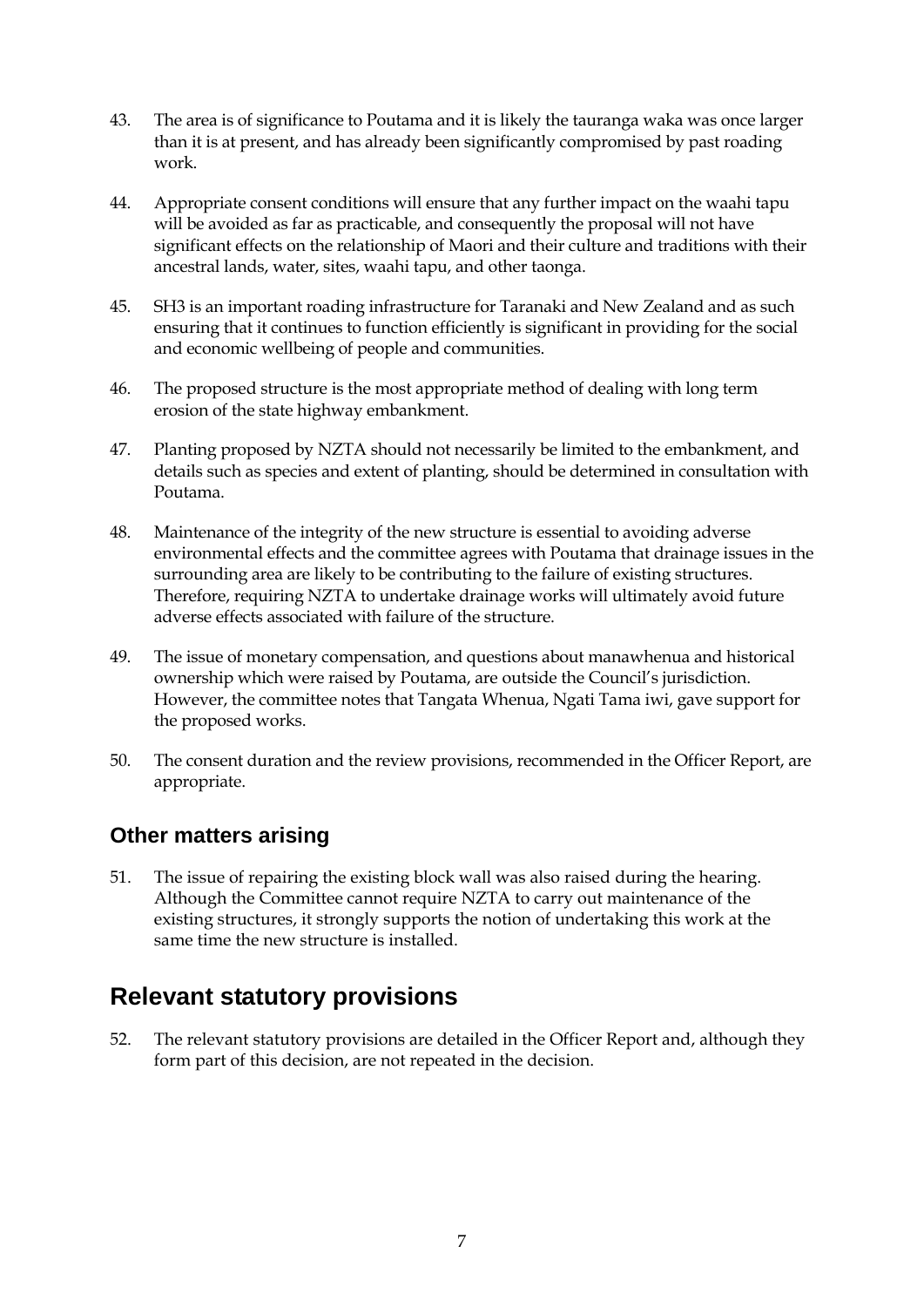## **Decision**

53. The Committee, acting pursuant to the powers delegated to it by the Taranaki Regional Council, and having given due consideration to sections 104, 104B, and 108 of the RMA, hereby grants the following resource consent subject to the conditions detailed in this decision report for a period to 1 June 2045:

**Consent 7959-1 [6932] –** to install a reinforced earth embankment with an armoured toe and to occupy the associated coastal marine area on the foreshore of the Tongaporutu Estuary, for erosion control purposes.

## **Consent 7959-1 [application 6932]**

That application 6932; to install a reinforced earth embankment with an armoured toe and to occupy the associated coastal marine area on the foreshore of the Tongaporutu Estuary, for erosion control purposes, be approved for a period to 1 June 2045, subject to the following conditions:

### **General condition**

a. The consent holder shall pay to the Taranaki Regional Council all the administration, monitoring and supervision costs of this consent, fixed in accordance with section 36 of the Resource Management Act.

### **Special conditions**

- 1. The structure shall be in accordance with the plans prepared by MWH NZ Ltd (Drawing No. Z1902010, Sheet No. C00 and C01), provided with application 6932. In the case of any contradiction between the drawing[s] and the conditions of this consent, the conditions of this consent shall prevail.
- 2. The consent holder shall notify the Chief Executive, Taranaki Regional Council, in writing at least 48 hours prior to commencement of any works. Notification shall include the consent number and a brief description of the activity consented and be emailed to [worknotification@trc.govt.nz.](mailto:worknotification@trc.govt.nz)
- 3. The consent holder shall ensure that the area and volume of foreshore disturbance shall, so as far as practicable, be minimised and any areas which are disturbed shall, so far as practicable, be reinstated.
- 4. No work shall be undertaken within the estuary at times when there is water covering any part of the work site.
- 5. Within 12 months of the commencement of this consent, the consent holder shall undertake drainage works to ensure water seepage into the road embankment is avoided as far as practicable, and report back to the Chief Executive, Taranaki Regional Council on the work that has been undertaken.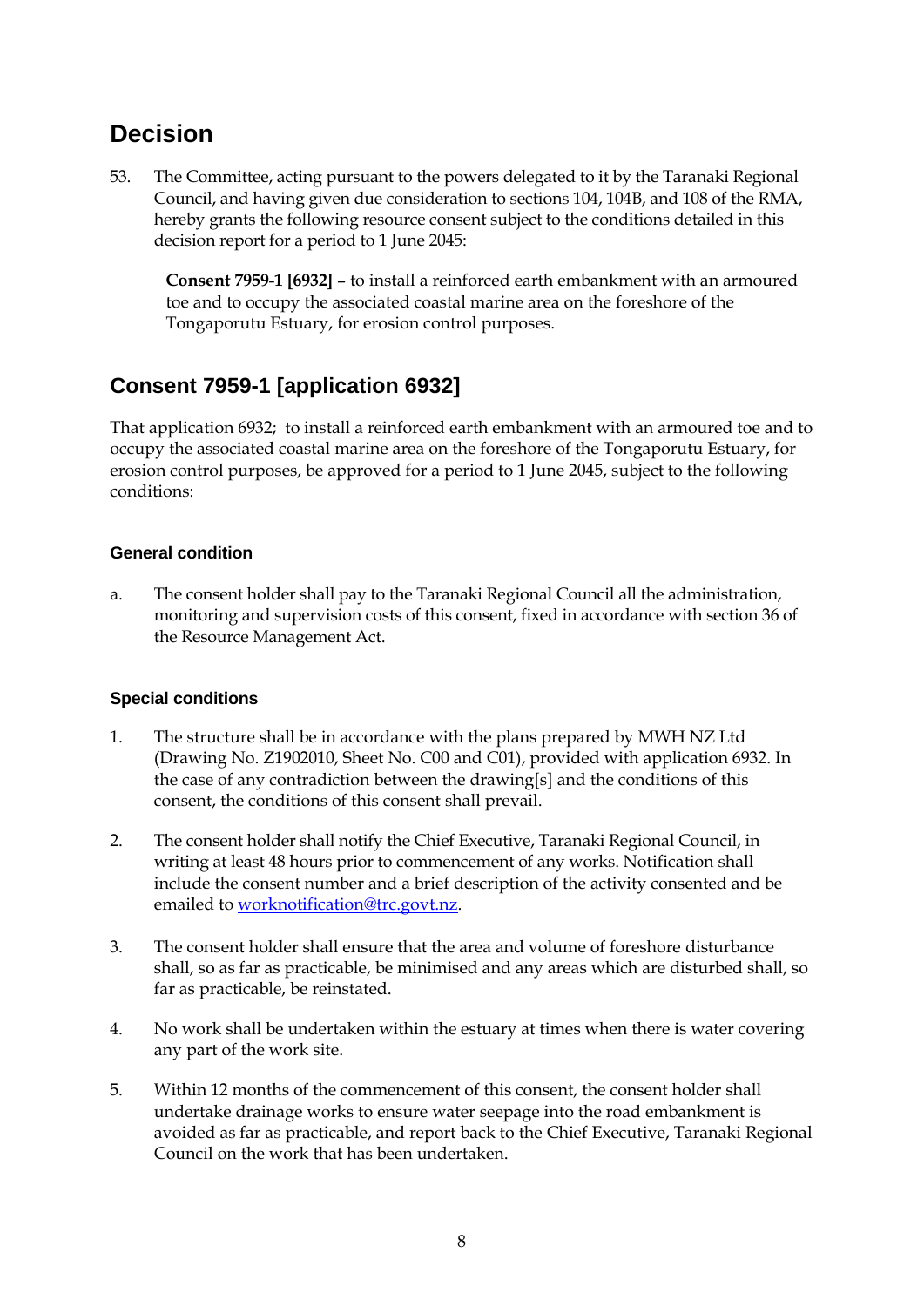- 6. If any area of soil on the embankment is exposed, all run off from that area shall pass through settlement ponds or sediment traps with a minimum total capacity of;
	- a) 100 cubic metres for every hectare of exposed soil between 1 November to 30 April; and
	- b) 200 cubic metres for every hectare of exposed soil between 1 May to 31 October;

unless other sediment control measures that achieve an equivalent standard are agreed to by the Chief Executive of the Taranaki Regional Council.

7. The obligation described in condition 5 above shall cease to apply, and accordingly the erosion and sediment control measures can be removed, only when the site is stabilised.

*Note: For the purpose of conditions 6 and 7 'stabilised' in relation to any site or area means inherently resistant to erosion or rendered resistant, such as by using rock or by the application of basecourse, colluvium, grassing, mulch, or another method to the reasonable satisfaction of the Chief Executive, Taranaki Regional Council and as specified in the Taranaki Regional Council's Guidelines for Earthworks in the Taranaki Region, 2006. Where seeding or grassing is used on a surface that is not otherwise resistant to erosion, the surface is considered stabilised once, on reasonable visual inspection by an officer of the Taranaki Regional Council, an 80% vegetative cover has been established.*

- 8. After consultation with Nga Hapu o Poutama regarding plant species and the extent of planting, the embankment shall be planted as soon as is practicable and no longer than 6 months after completion of soil disturbance activities.
- 9. No machinery shall gain access to the work site through the estuary. Any excavation of the estuary shall only occur from within the footprint of the structure.
- 10. The consent holder shall ensure that during construction periods, the area subject to works shall have sufficient signage to warn the public of any potential hazards.
- 11. The consent holder shall maintain the structure in a safe and sound state such that:
	- a. it does not fall into a state of disrepair and continues to function effectively for the purpose it was designed i.e. for the protection of State Highway 3; and
	- b. any erosion, scour or instability of the estuary that is attributed to the works carried out as part of this consent is monitored and, if significant deterioration to the estuary occurs, remedied by the consent holder.
- 12. In the event that any archaeological remains are discovered as a result of works authorised by this consent, the works shall cease immediately at the affected site and tangata whenua and the Chief Executive, Taranaki Regional Council, shall be notified within one working day. Works may recommence at the affected area when advised to do so by the Chief Executive, Taranaki Regional Council. Such advice shall be given after the Chief Executive has considered: tangata whenua interest and values, the consent holder's interests, the interests of the public generally, and any archaeological or scientific evidence. The New Zealand Police, Coroner, and Historic Places Trust shall also be contacted as appropriate, and the work shall not recommence in the affected area until any necessary statutory authorisations or consents have been obtained.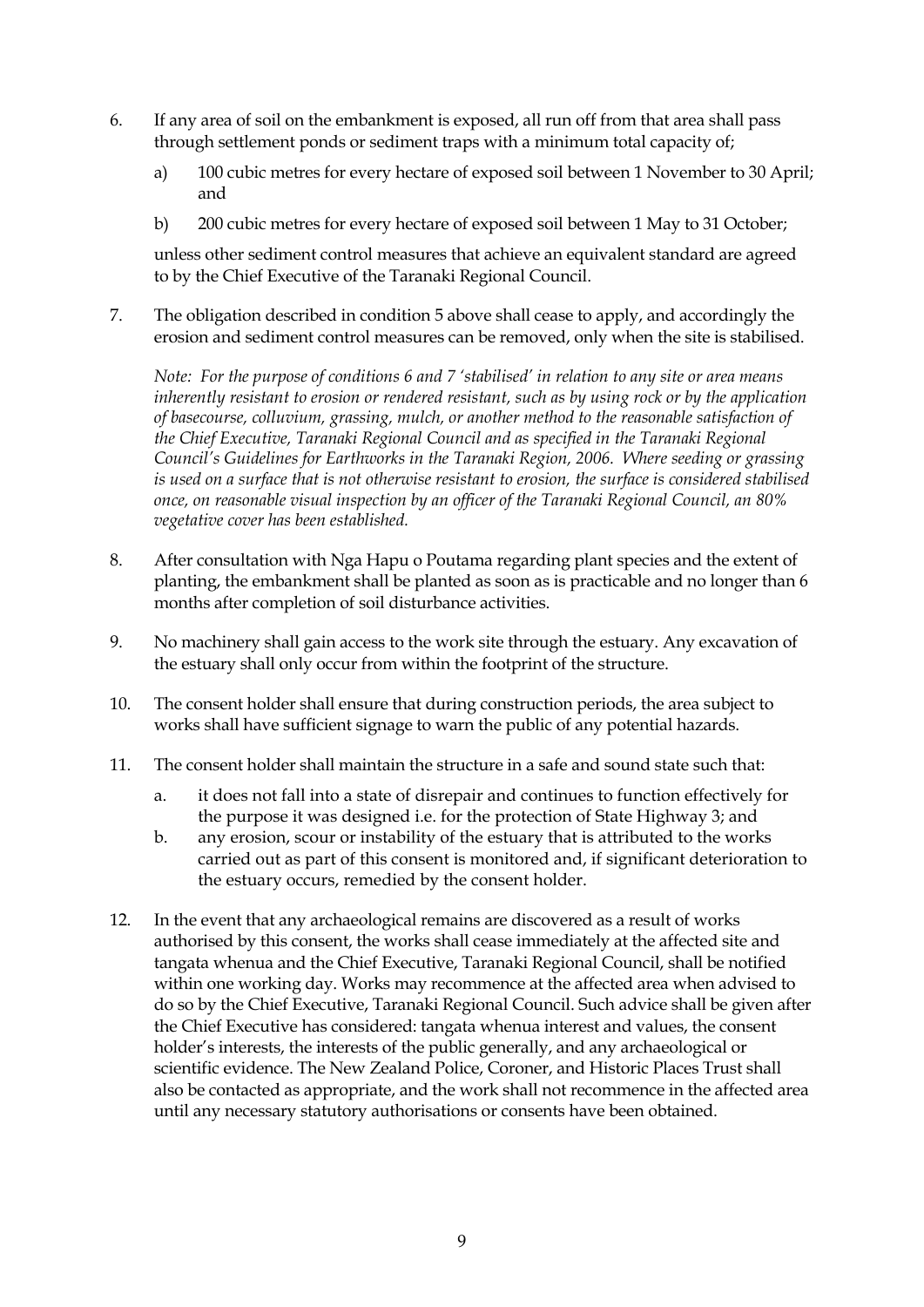- 13. This consent shall lapse on 31 March 2018, unless the consent is given effect to before the end of that period or the Taranaki Regional Council fixes a longer period pursuant to section  $125(1)(b)$  of the Resource Management Act 1991.
- 14. In accordance with section 128 and section 129 of the Resource Management Act 1991, the Taranaki Regional Council may serve notice of its intention to review, amend, delete or add to the conditions of this resource consent by giving notice of review during the month of June 2015 and/or June 2021 and/or June 2027 and/or June 2033 and/or June 2039, for the purpose of ensuring that the conditions are adequate to deal with any adverse effects on the environment arising from the exercise of this resource consent, which were either not foreseen at the time the application was considered or which it was not appropriate to deal with at the time.

#### For the Taranaki Regional Council: Dated: 4 February 2013

Cr David Lean [Chairman]

 $Mf$ Joyc

Cr Michael Joyce

 $\frac{1}{\sqrt{2}}$ 

Buddy Mikaere